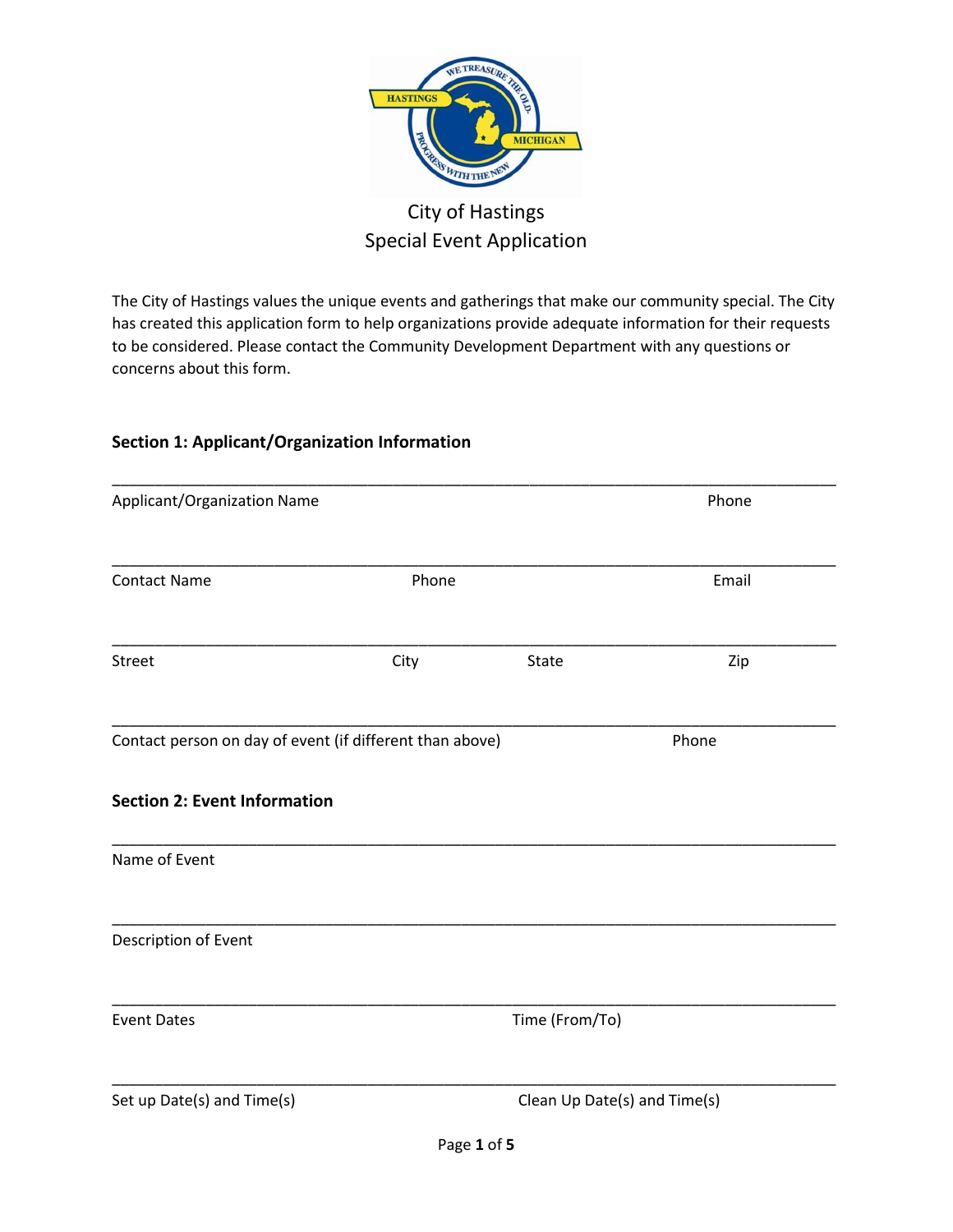Location(s) of Event

Estimated number of volunteers Estimated daily attendance (if known)

#### **Section 3: Event Details**

Please indicate if any of the following will be a part of your event area:

- Road closure
	- o If checked, please provide a proposed detour route.
- $\Box$  Closure of public parking area
- $\Box$  Use of park area
- □ Firepits/open flame
- □ Fireworks or pyrotechnics
	- $\circ$  If yes, provide a copy of liability insurance listing the City as an additional insured party.
- $\Box$  Food and/or non-alcoholic beverage service or sales (if yes, contact Barry County Health Department)

\_\_\_\_\_\_\_\_\_\_\_\_\_\_\_\_\_\_\_\_\_\_\_\_\_\_\_\_\_\_\_\_\_\_\_\_\_\_\_\_\_\_\_\_\_\_\_\_\_\_\_\_\_\_\_\_\_\_\_\_\_\_\_\_\_\_\_\_\_\_\_\_\_\_\_\_\_\_\_\_\_\_\_\_\_

\_\_\_\_\_\_\_\_\_\_\_\_\_\_\_\_\_\_\_\_\_\_\_\_\_\_\_\_\_\_\_\_\_\_\_\_\_\_\_\_\_\_\_\_\_\_\_\_\_\_\_\_\_\_\_\_\_\_\_\_\_\_\_\_\_\_\_\_\_\_\_\_\_\_\_\_\_\_\_\_\_\_\_\_\_

- o If yes, provide copy of Health Department Food Service License
- $\Box$  Temporary structures (including tents or pavilions)
- Music
	- $\circ$  If yes, what time will music begin and end?
	- $\circ$  If yes, what type of music is proposed? Live Acoustic Live Amplification Recorded Loudspeakers or public address system
- Parade
- $\Box$  Race (ex: 5K)
- □ Vendors/sale of goods
- $\Box$  Carnival rides
	- $\circ$  If yes, provide a copy of liability insurance listing the City as an additional insured party.
- $\Box$  Signs or banners
- Animals/petting zoo
- $\Box$  Portable restroom facilities
- $\Box$  Donation collection/free will offering
- Other\_\_\_\_\_\_\_\_\_\_\_\_\_\_\_\_\_\_\_\_\_\_\_\_\_\_\_\_\_\_\_\_\_\_\_\_\_\_\_\_\_\_\_\_\_\_\_\_\_\_\_\_\_\_\_\_\_\_\_\_\_\_\_\_\_\_\_\_\_\_
- Alcohol
	- $\circ$  If yes, provide copy of liquor liability insurance with the City listed as an additional insured.
	- o If yes, provide a copy of Michigan Liquor Control License.
	- $\circ$  If yes, describe measures to be taken to prohibit the sale of alcohol to minors (use separate pages if necessary).
	- $\circ$  If the alcohol is being served in the Social District, a Council Resolution suspending the district is required.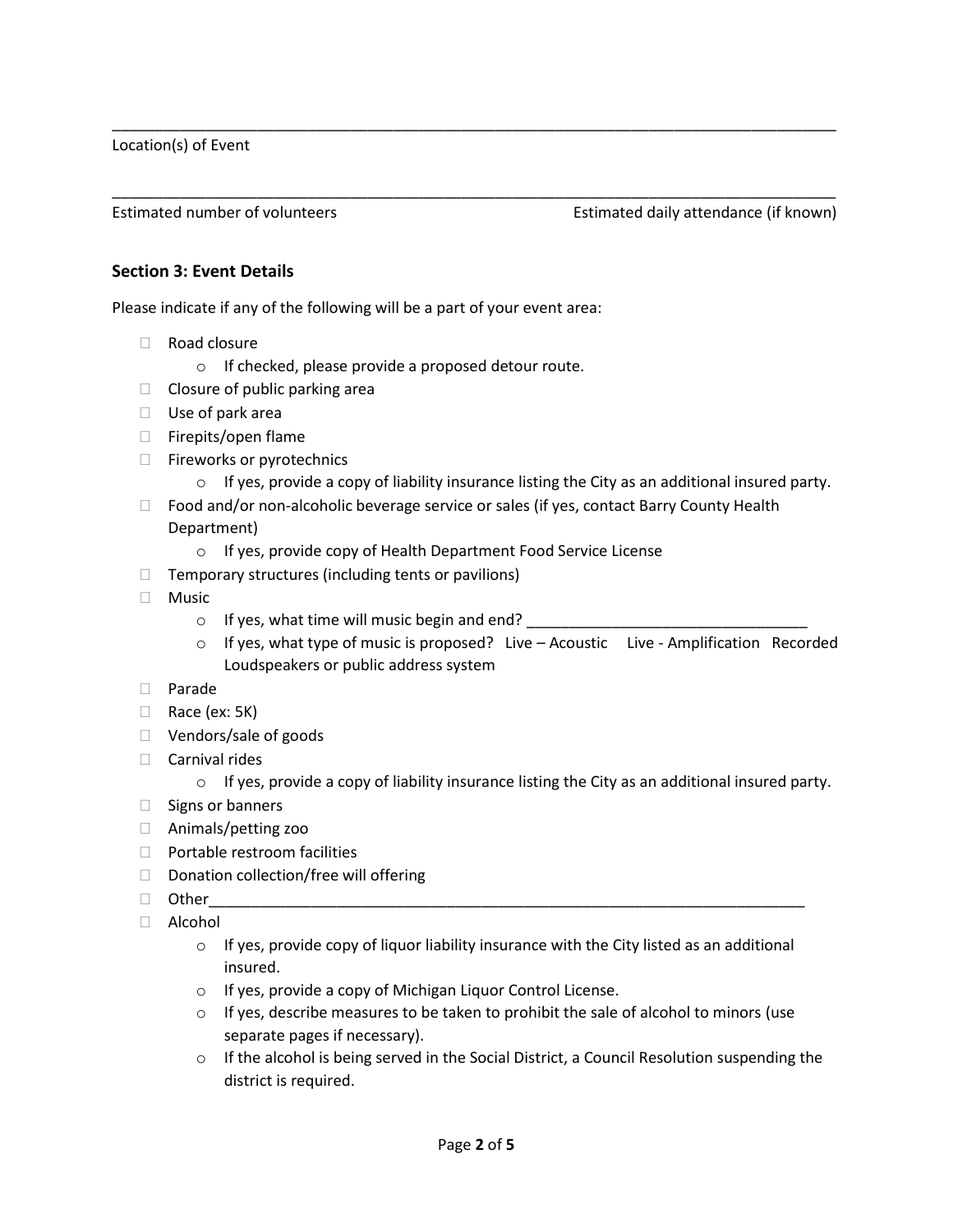Please describe how garbage will be managed?

## **Section 4: Site & Event Plan**

Please prepare a site plan that includes the following information:

Location of all temporary structures, food/concessions, booths, portable restrooms, road closures, barricades, music, event signage, garbage cans, and other event locations. Include location of exit pathways.

\_\_\_\_\_\_\_\_\_\_\_\_\_\_\_\_\_\_\_\_\_\_\_\_\_\_\_\_\_\_\_\_\_\_\_\_\_\_\_\_\_\_\_\_\_\_\_\_\_\_\_\_\_\_\_\_\_\_\_\_\_\_\_\_\_\_\_\_\_\_\_\_\_\_\_\_\_\_\_\_\_\_\_\_\_

\_\_\_\_\_\_\_\_\_\_\_\_\_\_\_\_\_\_\_\_\_\_\_\_\_\_\_\_\_\_\_\_\_\_\_\_\_\_\_\_\_\_\_\_\_\_\_\_\_\_\_\_\_\_\_\_\_\_\_\_\_\_\_\_\_\_\_\_\_\_\_\_\_\_\_\_\_\_\_\_\_\_\_\_\_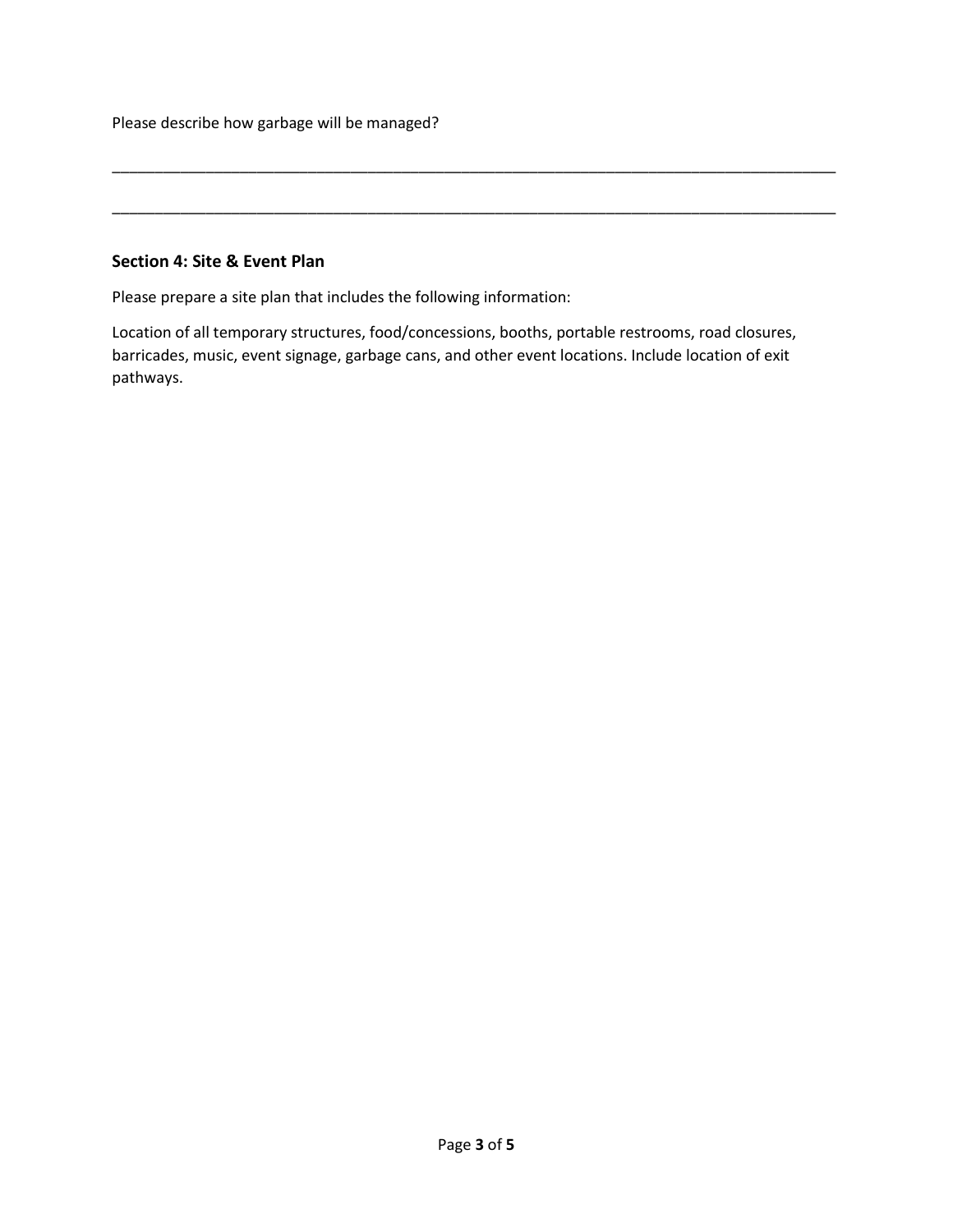## **Section 5: Acknowledgements and Hold Harmless Agreement**

The Applicant understands and agrees to the following:

- 1. This application is subject to review by various city departments and must be approved by the City Council. Failure to submit this application in a timely manner may delay approval or result in the denial of the application. Submission of the application does not guarantee an approval. The City may require conditions on the approval of any application.
- 2. The applicant must comply with all local and applicable state laws and policies. The Applicant acknowledges that approval of the special event does not relieve the applicant from meeting any requirements of law or those of other bodies or agencies applicable to the event.
- 3. The Applicant agrees to clean up and restore the area in the condition it was found prior to the event. The City is not responsible for equipment or personal items left on public property.
- 4. The Applicant acknowledges that they shall not discriminate against any employee or applicant for employment because race, color, religion, sex, national origin, age, disability, or any other applicable status protected by federal, state, or local law. The Applicant further agrees that it will comply with the Civil Rights Act of 1973, as amended, and the Michigan Civil Rights Act of 1976 (78. Stat 252 and 1976 PA 453) and will require the same of any consultant or subcontractor involved in hosting the event.
- 5. Upon approval of the event, the Applicant agrees to fully defend, indemnify and hold harmless the City, its City Council, its officers, employees, agents, volunteers, and contractors from any and all claims, demands, losses, obligations, costs, expenses, verdicts, and settlements (including but not limited to attorney fees and interest) resulting from any act or omission by the applicant, its agents, employees, contractors, and volunteers, and violation of state or federal law, and any other acts of the applicant or attendees causing personal injury or property damages in connection with this event.
- 6. A breach in any of the above may result in the denial of the application or revocation of an approval by the City.

\_\_\_\_\_\_\_\_\_\_\_\_\_\_\_\_\_\_\_\_\_\_\_\_\_\_\_\_\_\_\_\_\_\_\_\_\_\_\_\_\_\_\_\_\_\_\_\_\_\_\_\_\_\_\_\_\_\_\_\_\_\_\_\_\_\_\_\_\_\_\_\_\_\_\_\_\_\_\_\_\_\_\_\_\_

\_\_\_\_\_\_\_\_\_\_\_\_\_\_\_\_\_\_\_\_\_\_\_\_\_\_\_\_\_\_\_\_\_\_\_\_\_\_\_\_\_\_\_\_\_\_\_\_\_\_\_\_\_\_\_\_\_\_\_\_\_\_\_\_\_\_\_\_\_\_\_\_\_\_\_\_\_\_

Printed Name of Applicant & Name of Organization

Signature Date Date of the Contract of the Contract of the Contract of the Date Date